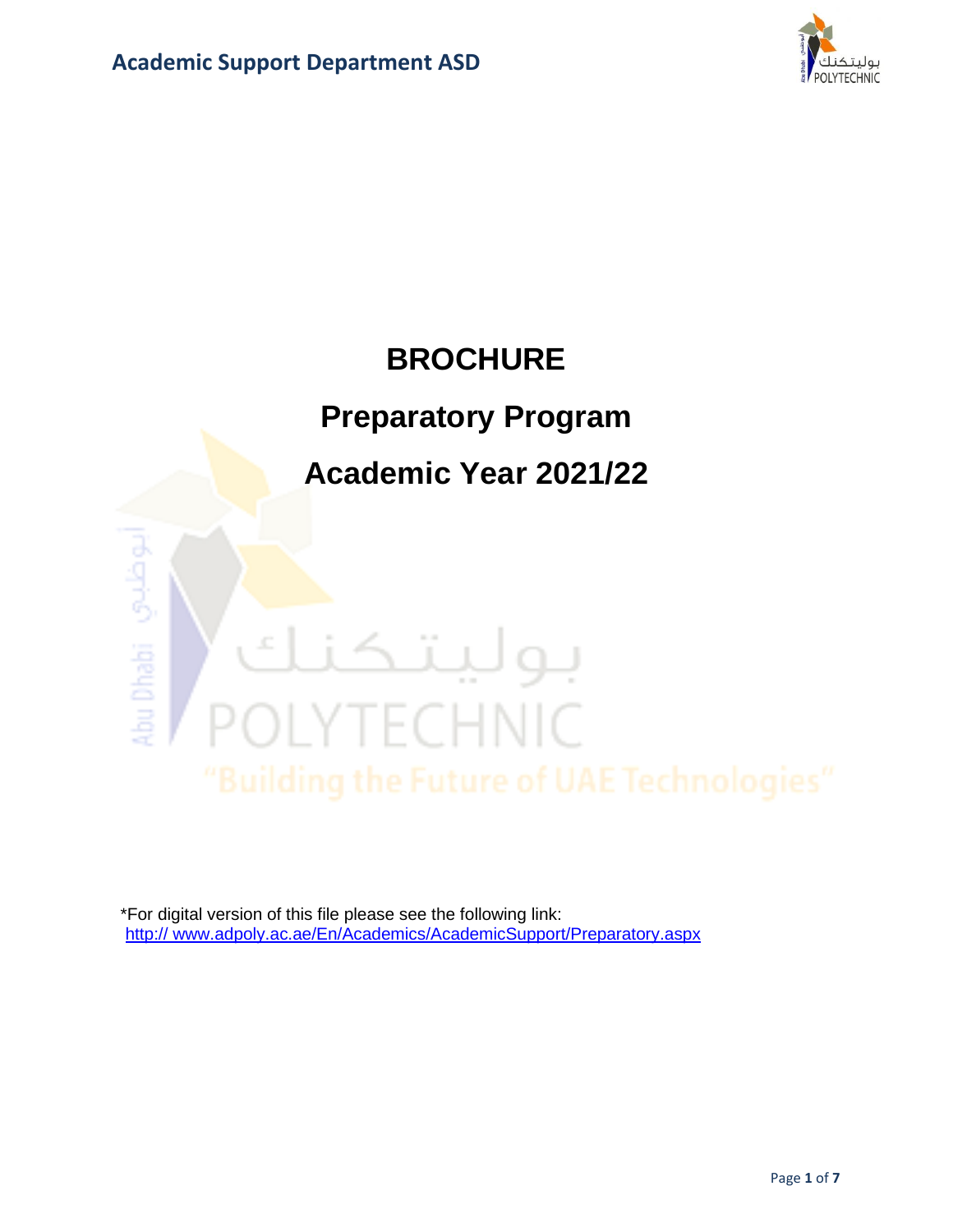

#### **What is the Preparatory program?**

Candidates who are given conditional admission to ADPOLY because of their performance in the EmSAT will be able to participate in the preparatory program for the academic year 2021/2022 at the beginning of semester 1 and semester 2. It is a full-time program which consists of 4 courses (MATH, PHYSICS, CHEMISTRY and ICT) that are given to the students as separate courses throughout the corresponding semester. The courses are zero credit and have the following codes in the banner system in ADPOLY:

#### **Timing of the Program Academic year 2021/22**

#### **Semester 1 starts at 22-Aug-2021 Semester 2 starts at 10-Jan-2022** MATH1000 Preparatory Math MATH1000 Preparatory Math

**ICT1000 Preparatory Computer Science** 

PHYS1000 Preparatory Physics **PHYS1000 Preparatory Physics** CHEM1000 Preparatory Chemistry ICT1000 Preparatory Computer **Science** 

#### **General Characteristics of the program**

#### • **Admission**

New enrolled students are admitted to the Preparatory Program if they haven't met the minimum requirements of grade 1100 for Applied Bachelor (AB) in each of EmSAT subjects: Mathematics, and two topics of three: Physics, Chemistry or Computer Science. They will be given the chance to take the above courses and/or re-sit again for the EmSAT to be qualified to enter ADPOLY AB programs.

#### • **Placement**

Students who don't meet the minimum EmSAT are placed in intensive courses of Mathematics, Physics, Chemistry and Computer Science. a ser

#### • **Duration**

The Preparatory Program has the same duration as any other course in ADPOLY which is the length of the whole semester, but it has zero credit weight. The grade will be either Pass/Fail. If the student obtains the required EmSAT score, he/she can drop the course at any time.

**The Preparatory Program consists of 4 courses in MATH, PHYSICS, Chemistry and ICT for students who get less than 1100 in the above EmSAT Topics**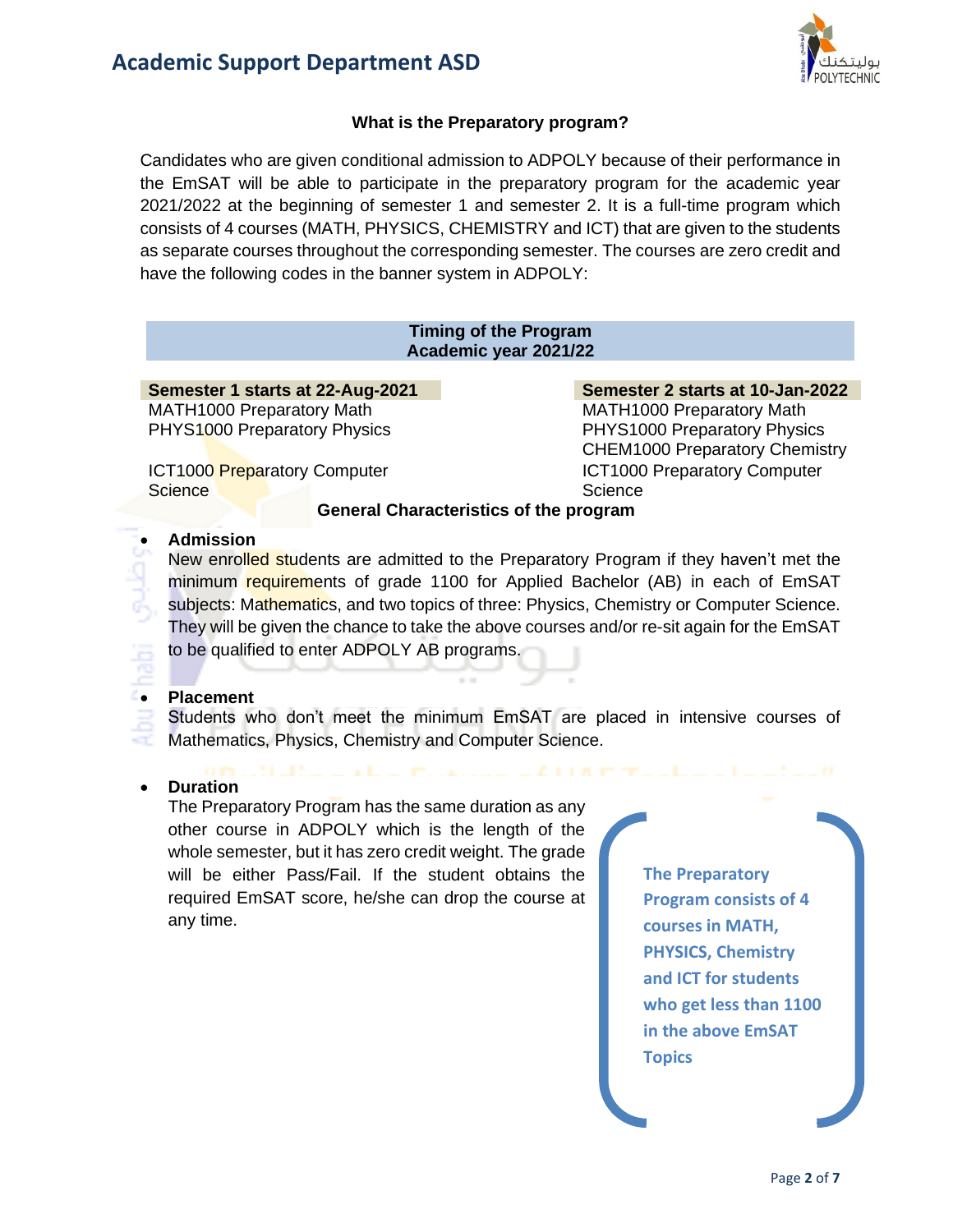

#### **MATH 1000**

Topics Covered in this course are Algebra, trigonometry, and geometry. However, the focus will be to Algebra which is fundamental to advance courses in mathematics and to physics and chemistry. Hence the objectives of the course are the following:

#### **Algebra: (MAIN Focus)**

- Understand basic concepts of algebra including operations on real numbers and operations on polynomials.
- Approximate numbers and scientific notations
- Algebraic operations on expressions and equations
- Concept of a function and various functions properties and their graphs
- Solving linear and quadratic equations
- Solving logarithmic and exponential equations.

#### **Trigonometry:**

- Concept of trigonometric functions, signs of any angle and properties of right triangle
- Radian measure and applications

#### **Geometry:**

• Areas of triangles and circles and volumes of spheres and cylinders

#### **How to Prepare for the course:**

• **Learning methodology**

## On campus class lectures and tutorial.

• **Resources**

Students are encouraged not to limit themselves to lectures in class, and to look for online resources: Suggested online resources are:

Khan Academy: [https://www.khanacademy.org/math/algebra](https://www.khanacademy.org/math/algebra‐home)‐home

World Center of mathematics: <https://www.youtube.com/user/CenterofMath>

- **Reference books:**
	- $\circ$  Washington, A. (2009) Basic Technical Mathematics with Calculus, Prentice Hall, 9th Edition.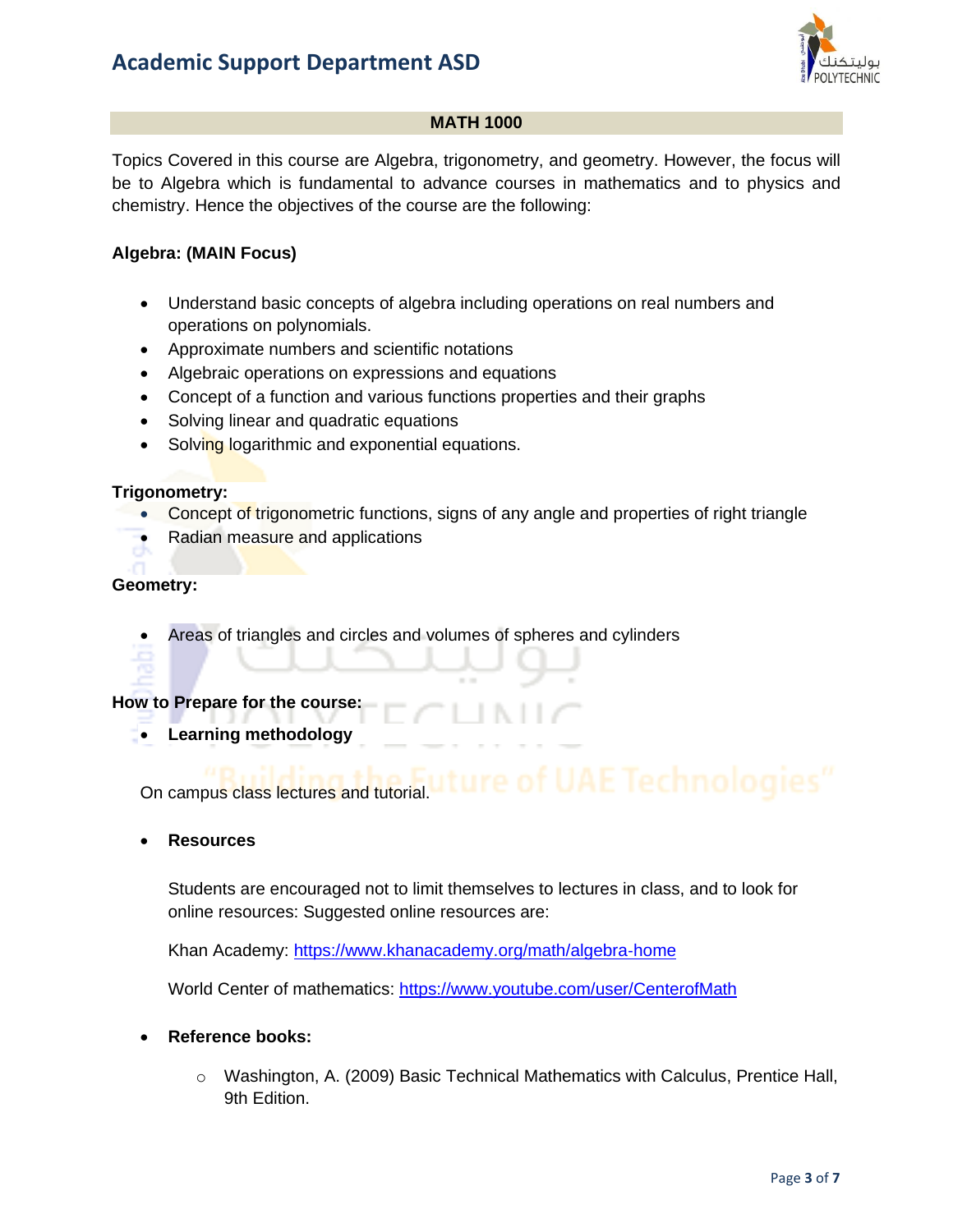### **Academic Support Department ASD**



- o Wallace, T. (2010) Beginning and Intermediate Algebra, http://wallace.ccfaculty.org/book/book.html
- o Sullivan, M. (2015) Precalculus, Prentice Hall, 10th Edition.
- **Calculator**

The scientific calculator (Casio FX-991ES Plus, or Similar) is the standard tool for math calculations throughout the course.



• **What Happens Before the start and before the end of the preparatory math course?**<br>Two major assessments will be given for the students during the semester and final<br>exam at the end of the course to measure the developme Two major assessments will be given for the students during the semester and final exam at the end of the course to measure the development of the candidates.

**OLYTECHNIC**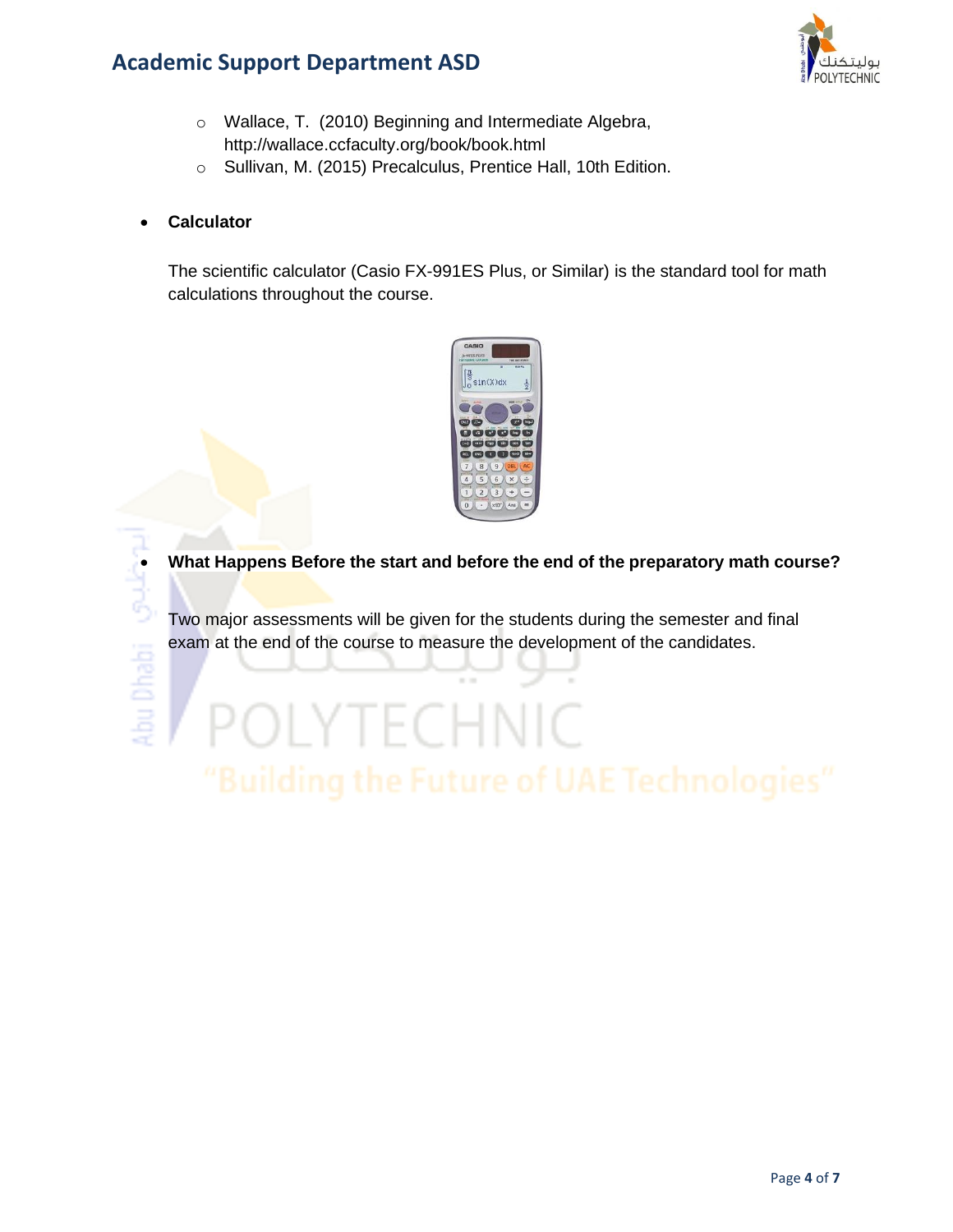

#### **Physics 1000**

The objective of the course is to develop student understanding and skills in solving problems in fundamental concepts of mechanics and to concepts related to translational motion. As this topic is the basis for any other advance concepts in mechanics. Hence, a minimum focus will be related to rotational motion and fluid mechanics.

The following points summarizes the main objectives covered in this course:

#### **Translational Motion (MAIN FOCUS):**

- Apply the equations of motion to solve 1D and 2D projectile questions.
- Understand Newton's laws of motion and to solve mechanics problems.
- Use conservation of mechanical energy, work and power in solving problems.
- Develop student understanding and skills in fundamental concepts related to law of conservation of momentum in 1D and 2D.

#### **Rotational Motion:**

• Develop student understanding and skills in fundamental concepts related to rotational ek i motion, the principles of conservation of angular momentum, and impulse

#### **Fluid Mechanics**

• Fundamentals of fluid mechanics: density. Static pressure. Pressure gauges. Buoyancy. Bernoulli's equation. Real fluids (viscosity and turbulence)

#### **Texts/References**

• Sears and Zemansky's College Physics, 9th edition, Hugh D. Young, 2011.

#### **What Happens Before the start and before the end of the preparatory physics course?**

Two major assessments will be given for the students during the semester and final exam at the end of the course to measure the development of the candidates.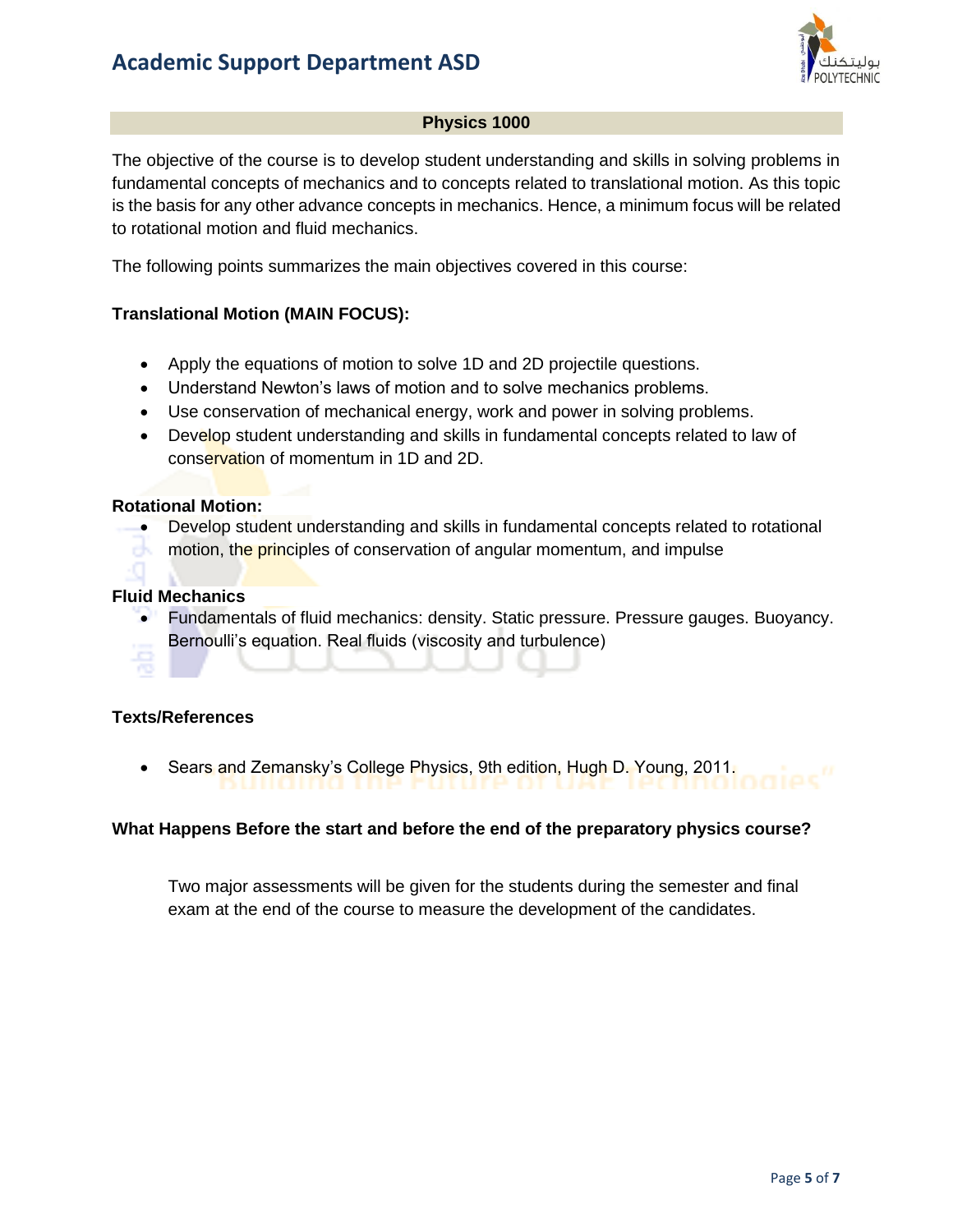

#### **Computer Science (ICT 1000)**

Computer fundamentals is an introductory course in the field of Computer Science/Information Technology. This course aims to develop students' knowledge and understanding of the fundamental concepts of computing. The topics included in the course are: [1] Computer Hardware, [2] Digital Logic Design, [3] Computer Networks, [4] Computer Security, [5] Computer Software, [6] Problem Solving, and [7] Basic Programming. Upon completion of the course, students should be able to demonstrate an understanding on the roles and functions of computer systems and use python as programing language to computer and solve problems.

#### **Objectives of the course are:**

- Understand the basic concepts of computing and identify the various components of a computer system.
- Recognize different types of number systems as they relate to computers and convert values from one system to another.
- Familiarize with Boolean algebra and the basic types of logic gates and logic circuits.
- Explain the fundamental concepts of networking and identify the various networks types, topologies, models, and transmission media.
- Understand the computer security fundamentals and identify the risks involved.
- Explain the functions of System Software and Application Software
- Use IPO, pseudocode, algorithm, and flowchart to model problem solutions.
- Understand the basic concepts of programming in python and learn how to write a simple program.

#### **Textbook**

- Docter, Q. (2016). CompTIA IT Fundamentals Study Guide: Exam FC0-U51. John Wiley & Sons.
- 

#### **References:**

- Shelly, B. and Vermaat E. (2014). Discovering Computers: Living in a Digital World, Cengage Learning
- Floyd, T. (2009). Digital Fundamentals, 10th edition, Pearson/Prentice Hall
- Forouzan, B. (2012) Data communications and networking. 5th edition. New York: McGraw Hill Higher Education
- Gowrishankar, S. and Veena, A. (2019). Introduction to Python Programming. CRC Press: Taylor and Francis Group

#### **What Happens Before the start and before the end of the preparatory ICT course?**

Two major assessments will be given for the students during the semester and final exam at the end of the course to measure the development of the candidates.